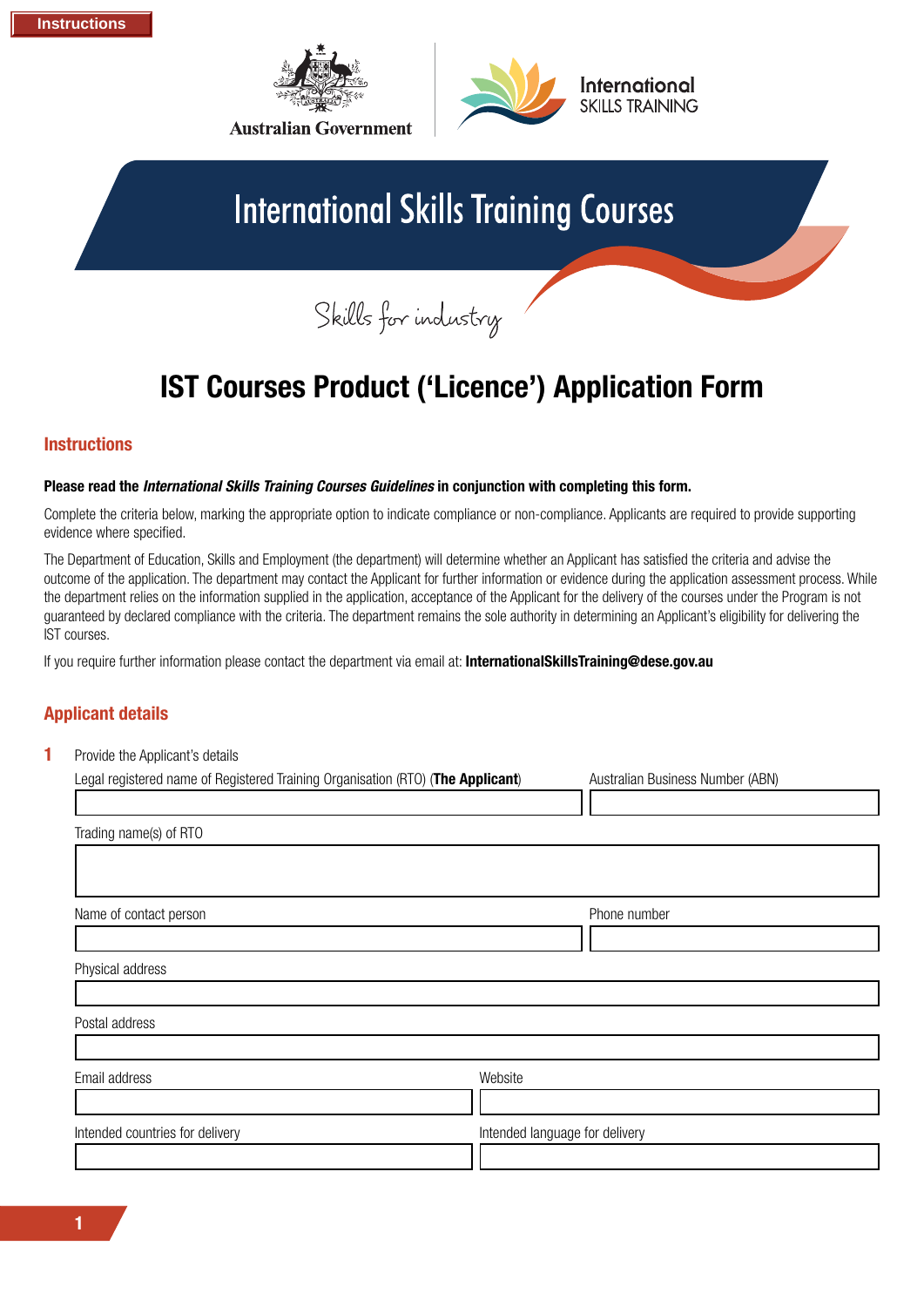### **Licence criteria**

- **2** Which course(s) does the Applicant intend to deliver: TVET Trainer and Assessor Suite
- 

**3** Which licence type is the Applicant applying for: Category 1 (up to 500 learners – see website for current fee) Category 2 (unlimited learners – see website for current fee)

# **Selection criteria**

**4** Is the Applicant an Australian Registered Training Organisation? No *The Applicant is ineligible for an IST licence. Do not continue with this application.*

- $Yes \t P\rightarrow Provide$  the RTO registration number or code
- **5** Has the Applicant been a registered RTO for at least two years?
	- No *The Applicant is ineligible for an IST licence. Do not continue with this application.*
	- Yes  $\Box$  **RTO** initial registration date (dd/mm/yy)
- **6** Has the Applicant been in operation for at least two years?
	- No *The Applicant is ineligible for an IST licence. Do not continue with this application.*
	- Yes  $\Box$  Date RTO commenced operating (dd/mm/yy)
- **7** Is the Applicant a member of an industry association?
	- **Note**: Industry associations can include, but are not limited to:
	- TAFE Directors Australia (TDA)
	- the Independent Tertiary Education Council Australia (ITECA) formerly the Australian Council for Private Eduction and Training (ACPET)
	- the Council of Private Higher Education (COPHE) or the Enterprise Registered Training Organisation Association (ERTOA)
	- [Bodies as specified under the *Eligibility Requirements section* of the Program Guidelines].
	- No *The Applicant is ineligible for an IST licence. Do not continue with this application.*

Yes  $\Box$   $\triangleright$  Outline the Applicant's membership(s) and provide supporting documentation.

**8** Does the Applicant have the Certificate IV Training and Assessment (TAE40116) on its scope of registration?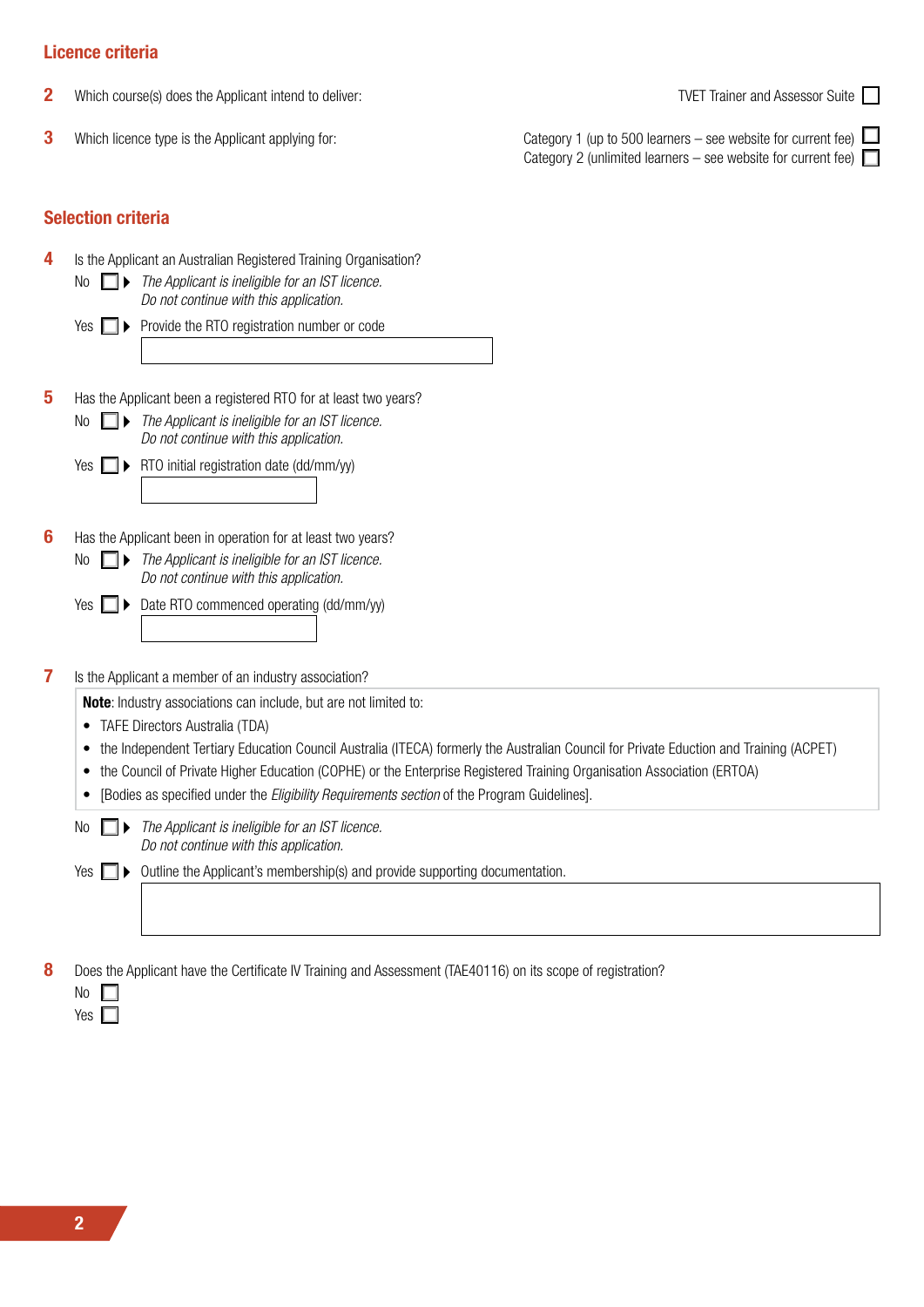| 9  | No.                                                                                       | Does the Applicant have at least two years experience in delivering the AQF Certificate IV in Training and Assessment?<br>$\Box$ The Applicant is ineligible for an IST licence. |  |  |  |  |  |
|----|-------------------------------------------------------------------------------------------|----------------------------------------------------------------------------------------------------------------------------------------------------------------------------------|--|--|--|--|--|
|    |                                                                                           | Do not continue with this application.                                                                                                                                           |  |  |  |  |  |
|    | Yes<br>$\blacksquare$                                                                     | Provide evidence to demonstrate the Applicant's delivery of AQF Certificate IV in Training and Assessment                                                                        |  |  |  |  |  |
|    |                                                                                           | Note: Evidence to demonstrate delivery of the AQF Certificate IV in Training and Assessment can include, but is not limited to:                                                  |  |  |  |  |  |
|    |                                                                                           | • documents which demonstrates the RTO's provision of the course, including the year(s) of delivery                                                                              |  |  |  |  |  |
|    | • a web link to the RTO's relevant webpage which demonstrates the provision of the course |                                                                                                                                                                                  |  |  |  |  |  |
|    |                                                                                           | • a written notice from the CEO/Board of the RTO acknowledging delivery of the courses and stating what those courses are.                                                       |  |  |  |  |  |
|    |                                                                                           |                                                                                                                                                                                  |  |  |  |  |  |
|    |                                                                                           |                                                                                                                                                                                  |  |  |  |  |  |
|    |                                                                                           |                                                                                                                                                                                  |  |  |  |  |  |
|    |                                                                                           |                                                                                                                                                                                  |  |  |  |  |  |
|    |                                                                                           |                                                                                                                                                                                  |  |  |  |  |  |
|    |                                                                                           |                                                                                                                                                                                  |  |  |  |  |  |
|    |                                                                                           |                                                                                                                                                                                  |  |  |  |  |  |
|    |                                                                                           |                                                                                                                                                                                  |  |  |  |  |  |
|    |                                                                                           |                                                                                                                                                                                  |  |  |  |  |  |
|    |                                                                                           |                                                                                                                                                                                  |  |  |  |  |  |
|    |                                                                                           |                                                                                                                                                                                  |  |  |  |  |  |
|    |                                                                                           |                                                                                                                                                                                  |  |  |  |  |  |
|    |                                                                                           |                                                                                                                                                                                  |  |  |  |  |  |
|    |                                                                                           |                                                                                                                                                                                  |  |  |  |  |  |
|    |                                                                                           |                                                                                                                                                                                  |  |  |  |  |  |
| 10 |                                                                                           | Does the Applicant intend to engage any Partner Organisation(s) to deliver the IST courses?                                                                                      |  |  |  |  |  |
|    |                                                                                           |                                                                                                                                                                                  |  |  |  |  |  |
|    |                                                                                           | <b>Note:</b> A Partner Organisation is an overseas training provider that is a separate legal entity to the Approved RTO.                                                        |  |  |  |  |  |
|    | No                                                                                        |                                                                                                                                                                                  |  |  |  |  |  |
|    | Yes<br>□▶                                                                                 | Provide details of any proposed Partner Organisation(s) and information on how the Applicant will auspice and monitor the delivery of                                            |  |  |  |  |  |
|    |                                                                                           | the IST courses by the Partner Organisation(s), on their behalf                                                                                                                  |  |  |  |  |  |
|    |                                                                                           | <b>Note:</b> The applicant must provide notice of any Partner Organisation(s) it intends to engage with to deliver the IST courses.                                              |  |  |  |  |  |
|    |                                                                                           | The department will approve the Partner Organisation having regard to:                                                                                                           |  |  |  |  |  |
|    |                                                                                           | publicly available information about the Partner Organisation                                                                                                                    |  |  |  |  |  |
|    |                                                                                           | proposed cooperative arrangements<br>٠                                                                                                                                           |  |  |  |  |  |
|    |                                                                                           | willingness of the Partner Organisation to enter into agreement with the Applicant<br>٠                                                                                          |  |  |  |  |  |
|    |                                                                                           | the legal status of the Partner Organisation<br>$\bullet$                                                                                                                        |  |  |  |  |  |
|    |                                                                                           | where relevant, the Partner Organisation's registration as a training provider in the country of delivery<br>$\bullet$                                                           |  |  |  |  |  |
|    |                                                                                           | other relevant information.                                                                                                                                                      |  |  |  |  |  |
|    |                                                                                           |                                                                                                                                                                                  |  |  |  |  |  |
|    |                                                                                           |                                                                                                                                                                                  |  |  |  |  |  |
|    |                                                                                           |                                                                                                                                                                                  |  |  |  |  |  |
|    |                                                                                           |                                                                                                                                                                                  |  |  |  |  |  |
|    |                                                                                           |                                                                                                                                                                                  |  |  |  |  |  |
|    |                                                                                           |                                                                                                                                                                                  |  |  |  |  |  |
|    |                                                                                           |                                                                                                                                                                                  |  |  |  |  |  |
|    |                                                                                           |                                                                                                                                                                                  |  |  |  |  |  |
|    |                                                                                           |                                                                                                                                                                                  |  |  |  |  |  |
|    |                                                                                           |                                                                                                                                                                                  |  |  |  |  |  |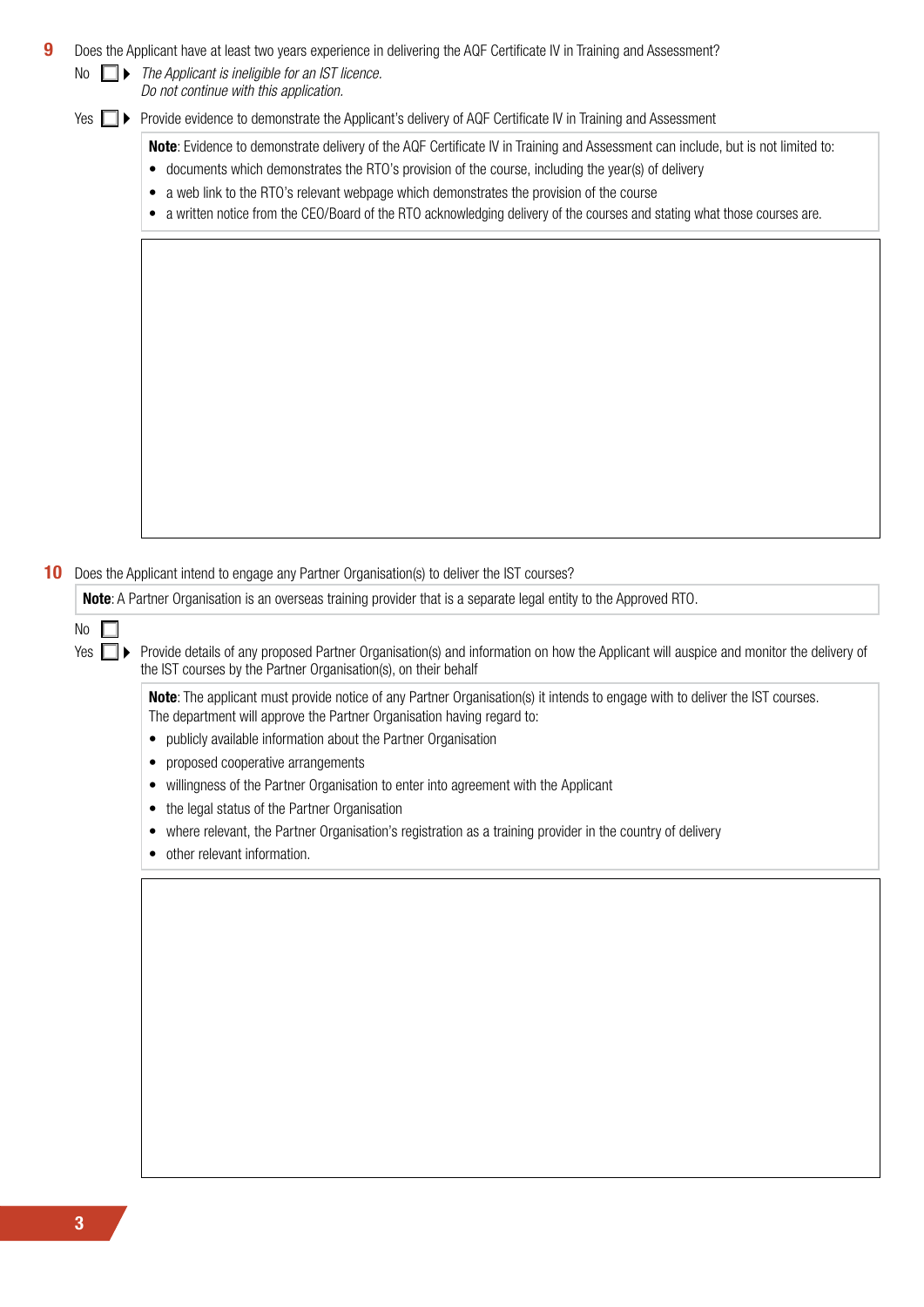### **11** Has the Applicant operated and delivered competency-based training programs in an international context?

No *The Applicant is ineligible for an IST licence. Do not continue with this application.*

Yes  $\Box$   $\triangleright$  Date international delivery commenced (mm/yy)

Provide supporting evidence to demonstrate the Applicant's capacity to operate and deliver courses overseas for a minimum of two years

**Note**: Evidence can include, but is not limited to:

- links to the RTO's website which demonstrate international campuses/course delivery
- extracts of contractual agreements or letters of agreement with clients which demonstrate the completion of training delivery offshore and if available, learner numbers
- referrals from offshore clients which note the training delivered and the number of learners trained
- business planning documentation outlining overseas business activities, strategies and/or engagement
- student testimonials.

**12** Provide details of the risk/contingency plans the Applicant has in place for:

- maintaining the quality of operations outside of Australia, and
- engaging Partner Organisations (where relevant).

In addition to summarising the business practices the Applicant has in place, supporting evidence to the application will need to be provided. This evidence must demonstrate the applicant's risk and mitigation strategies, including an existing risk plan.

**Note**: The Applicant needs to provide the department with evidence of how it will manage quality in its offshore operations and delivery of courses under the Program overseas, specifically how it will manage risks and maintain quality (including when engaging a Partner Organisation). Risks should include, but are not limited to: operational, legal, compliance, legislative, market, financial and any other relevant miscellaneous risks. The Plan should also state how the organisation plans to mitigate these risks.